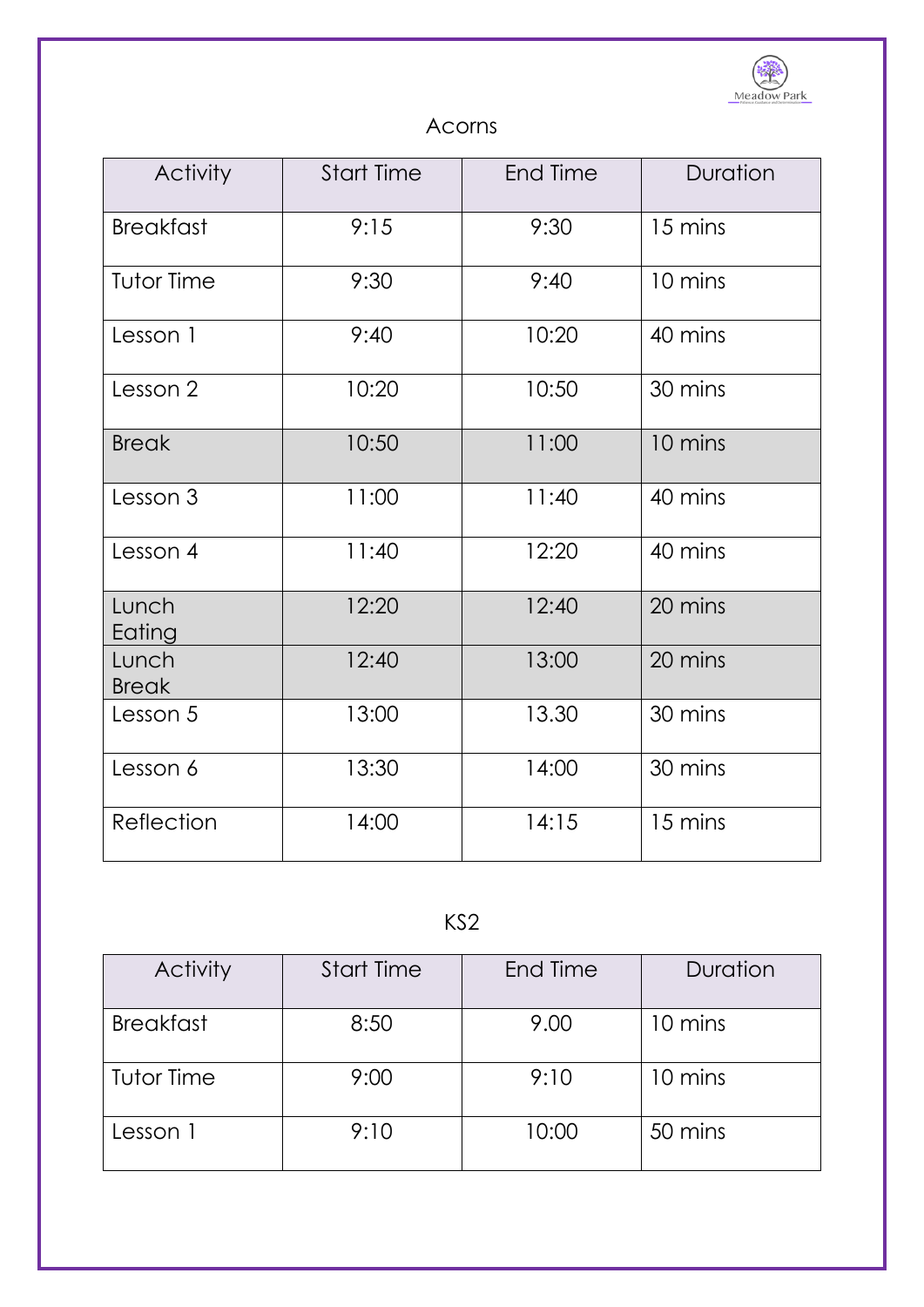

| Lesson 2                   | 10:00 | 10:50 | 50 mins |
|----------------------------|-------|-------|---------|
| <b>Break</b>               | 10:50 | 11:00 | 10 mins |
| Lesson 3                   | 11:00 | 11:50 | 50 mins |
| Lesson 4                   | 11:50 | 12:20 | 30 mins |
| Lunch<br>Eating            | 12:20 | 12:40 | 20 mins |
| Lunch<br><b>Break</b>      | 12:40 | 13:00 | 20 mins |
| Lesson 5                   | 13.00 | 13.30 | 30 mins |
| Lesson 6                   | 13.30 | 14:10 | 40 mins |
| Lesson 7                   | 14:10 | 14:50 | 40 mins |
| Tutor Time -<br>Reflection | 14:50 | 15:00 | 10 mins |

KS3 & KS4

| <b>Activity</b>   | <b>Start Time</b> | End Time | Duration |
|-------------------|-------------------|----------|----------|
| <b>Breakfast</b>  | 8:50              | 9:00     | 10 mins  |
| <b>Tutor Time</b> | 9:00              | 9:10     | 10 mins  |
| Lesson 1          | 9:10              | 10:00    | 50 mins  |
| Lesson 2          | 10:00             | 10:50    | 50 mins  |
| <b>Break</b>      | 10:50             | 11:00    | 10 mins  |
| Lesson 3          | 11:00             | 11:50    | 50 mins  |
| Lesson 4          | 11:50             | 12:40    | 50 mins  |